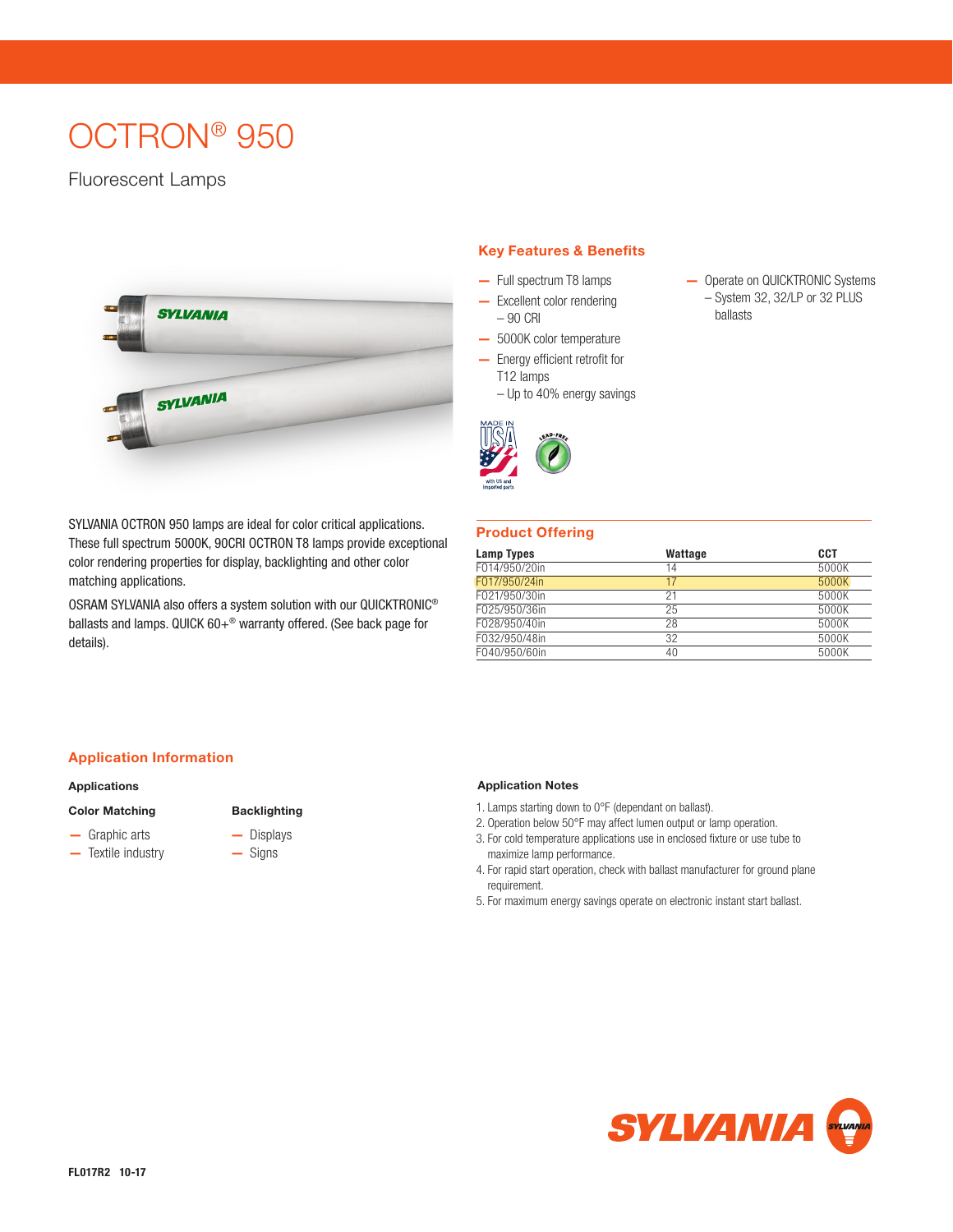## Specification Data

| Catalog #               | <b>Type</b> |
|-------------------------|-------------|
| Project/Job             |             |
| <b>SYLVANIA Lamp</b>    |             |
| <b>SYLVANIA Ballast</b> |             |
| Prepared by             |             |
|                         |             |

## Ordering Information

|               |                                 |         |                |        | <b>Average Rated Life</b> |              |                    |                    |       |     |
|---------------|---------------------------------|---------|----------------|--------|---------------------------|--------------|--------------------|--------------------|-------|-----|
|               |                                 |         |                |        | Instant                   | Instant      | Programmed         | Programmed         |       |     |
| Item          | Ordering                        |         | <b>Initial</b> | Mean*  | <b>Start</b>              | <b>Start</b> | <b>Rapid Start</b> | <b>Rapid Start</b> | Color |     |
| <b>Number</b> | Abbreviation                    | Wattage | Lumens         | Lumens | 3 hrs/start               | 12 hrs/start | 3 hrs/start        | 12 hrs/start       | Temp. | CRI |
| 21868         | F014/950/20"                    | 14      | 750            | 640    | 15.000                    |              | 20.000             |                    | 5000K | 90  |
| 21871         | F017/950/24")                   | 17      | 800            | 680    | 15,000                    |              | 20,000             |                    | 5000K | 90  |
| 21869         | F021/950/30"                    | 21      | 1000           | 850    | 15.000                    |              | 20,000             |                    | 5000K | 90  |
| 21872         | F025/950/36"                    | 25      | 1250           | 1065   | 15.000                    |              | 20.000             |                    | 5000K | 90  |
| 21870         | F028/950/40"                    | 28      | 1400           | 1190   | 15.000                    |              | 20.000             |                    | 5000K | 90  |
| 21880         | F032/950/48"                    | 32      | 1880           | 1530   | 15.000                    | 24,000       | 20.000             | 28.000             | 5000K | 90  |
| 21873         | F040/950/60"                    | 40      | 2200           | 1870   | 15,000                    | 24,000       | 20,000             | 28,000             | 5000K | 90  |
|               | *Measured at 40% of rated life. |         |                |        |                           |              |                    |                    |       |     |

Ordering Guide

| F <sub>0</sub>                  |                                |              | 50           | 20          |
|---------------------------------|--------------------------------|--------------|--------------|-------------|
| Fluorescent OCTRON <sup>®</sup> | Wattage: 14, 17, 2<br>. ۲۰ ۲ ت | $9 = 90$ CRI | $50 = 5000K$ | Bulb length |
|                                 | 32 and 40 watts<br>ററ          |              |              |             |

#### Technical Information



## Lamp Dimensions

| <b>Ordering</b><br><b>Abbreviation</b> | (A) Max. Overall<br>Length<br>(in.) | (B) Base Face to<br><b>Opposite Pin</b><br>(in.) | (C) Base Face<br>to Base Face<br>(in.) | (D) Max. Outside<br><b>Diameter</b><br>(in.) |
|----------------------------------------|-------------------------------------|--------------------------------------------------|----------------------------------------|----------------------------------------------|
| F014/950/20"                           | 19.78                               | 19.22                                            | 19.50                                  | 1.1                                          |
| F017/950/24"                           | 23.78                               | 23.22                                            | 23.50                                  | 1.1                                          |
| F021/950/30"                           | 29.78                               | 29.22                                            | 29.50                                  | 1.1                                          |
| F025/950/36"                           | 35.78                               | 35.22                                            | 35.50                                  | 1.1                                          |
| F028/950/40"                           | 39.78                               | 39.22                                            | 39.50                                  | 1.1                                          |
| F032/950/48"                           | 47.78                               | 47.22                                            | 47.50                                  | 1.1                                          |
| F040/950/60"                           | 59.61                               | 59.05                                            | 59.33                                  | 1.1                                          |